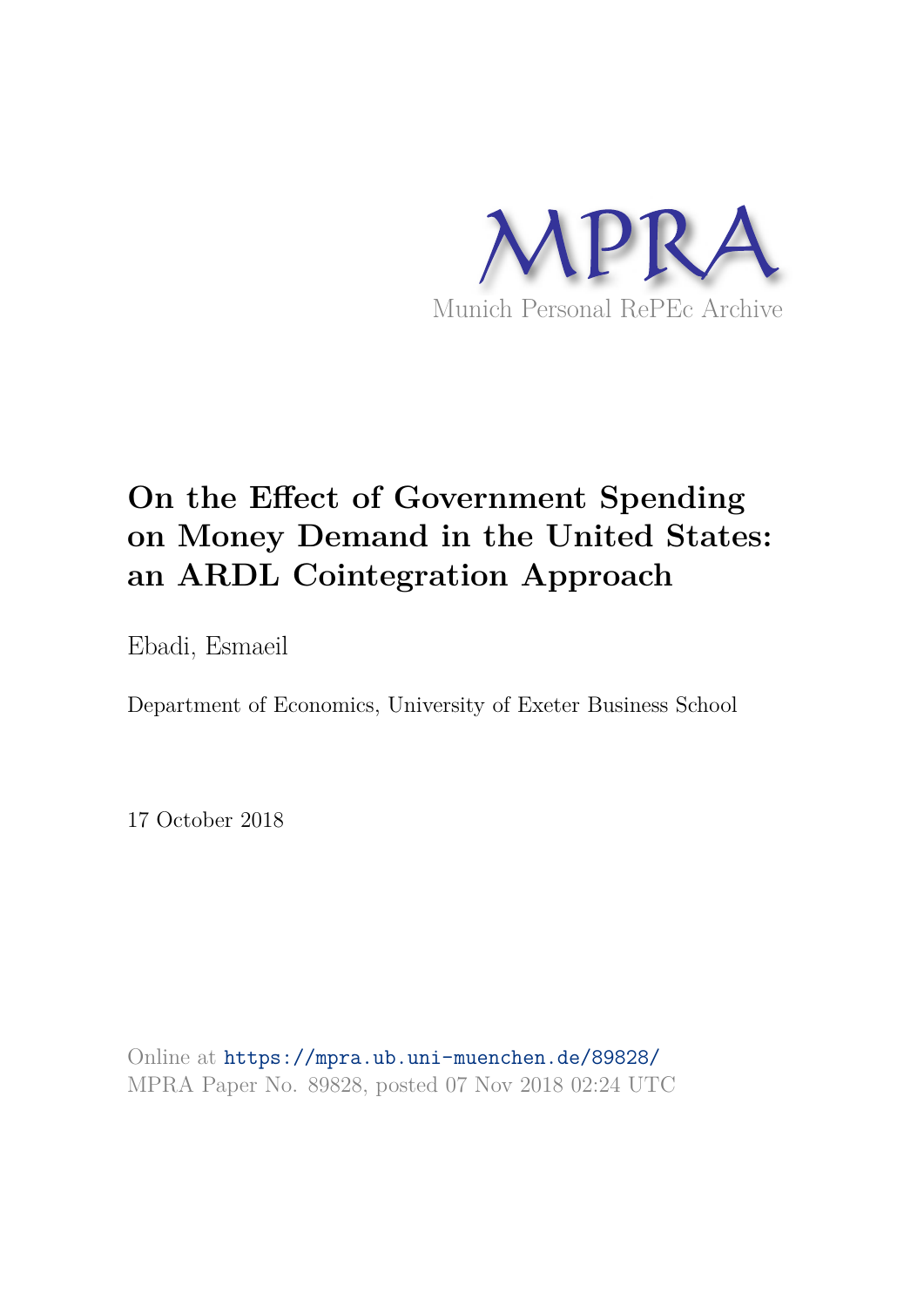## On the Effect of Government Spending on Money Demand in the United States: An ARDL Cointegration Approach

Esmaeil Ebadi

Department of Economics, University of Exeter Business School

2018 November

#### Abstract

This paper sheds light on the effect of government spending on money demand. The conventional literature of money demand has been developed with money demand defined as a function of income, interest rate, exchange rate, and inflation. I propose the new method of income decomposition to the public sector and the private sector following Barro's (1990) spending model. I include government spending in the conventional money demand function to investigate the impact of government spending on the demand for money. The results confirm the long-run significant effect of government spending on money demand. In addition, I find that money demand tends to be unstable and moves on the edge of structural break during recessions. Moreover, the tendency of instability lasted longer in the early recession of 2000s than in the Great Recession (2007-2008) and the results do not support Friedman's (1969) idea that the demand for money is "highly stable". Instead, the findings suggest that money demand is "slightly stable" during recessions.

Keywords: Monetary Policy, Money Demand, Stability, ARDL Approach JEL classification: E41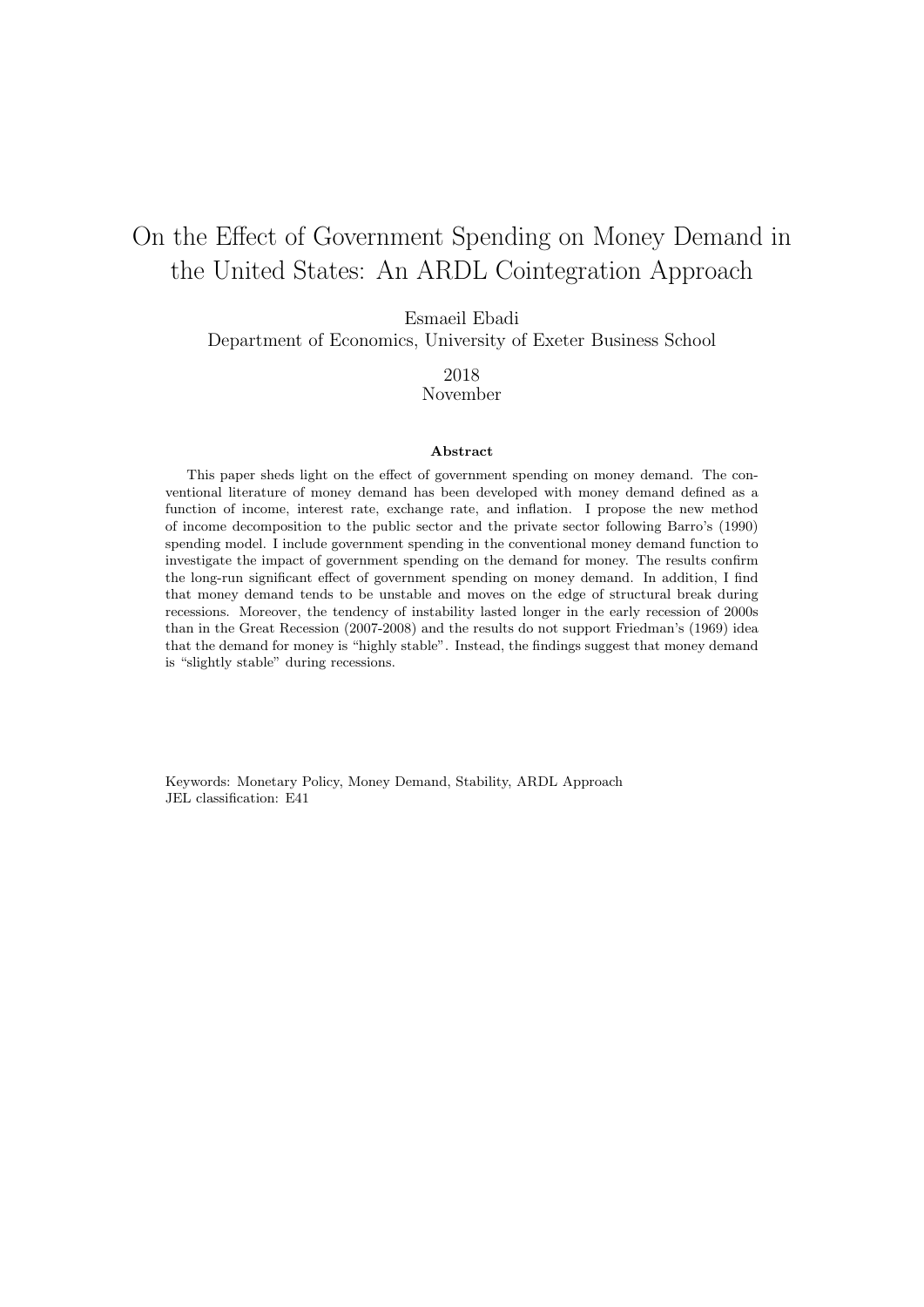#### 1 Introduction

To conduct a proper monetary policy, demand for money plays a crucial role. For a long time, economists studied money demand function and its main determinants, but they have not investigated sufficiently to see the effect of government spending on money demand. Since the Great Depression, following Keynesian demand management policies, the government has been spending a lot of money. This has caused chronic budget deficit and a huge national debt not only in the United States, but also in all developed countries. The only thing Central Banks, as an independent organization, could do is to control inflationary effects of government spending using monetary policy tools. Thus, it is worthwhile to study how government spending influences money demand as this is one of the most important factors in the decision-making process of monetary authorities.

Theoretically, there is a consensus among economists that money demand is a function of income as a scale variable that represents the economic activity (Laidler, 1993). While government spending has a positive and significant effect on real GDP, we need to consider its effect on money demand. The new method of decomposition of real GDP to the public and private sectors using Barro's (1990) spending model sheds light on the fact that conventional literature misses the importance of the effect of the public sector on money demand by including government spending in the money demand function<sup> $1$ </sup>.

Conventional literature focuses on two main points to estimate the demand for money: variable selection and the chosen framework. For variable selection, alongside with income (scale variable) as a representative for economic activity, I include inflation, interest rate, and exchange rate in the model as representatives for opportunity cost of holding money. This is a comprehensive model that includes all opportunity costs determinants of holding money based on theoretical and empirical approaches<sup>2</sup>.

To get meaningful results, it is important to have a reliable model specification and an estimation method that is free of identification problems <sup>3</sup>. While Sriram (2001) believes that the errorcorrection models (ECM) meet the criteria to get meaningful results, the ECM that use approaches such as Engel and Granger (1987), Johansen (1988), and Johansen and Juselius (1990) are not reliable enough due to the assumptions made (Pesaran and Pesaran, 1997). Therefore, this paper applies the Autoregressive Distributed Lag (ARDL) approach that meets the provided criteria which works despite having endogenous regressors. The ARDL procedure achieves an empirical advantage over other asymptotically efficient estimators such as DOLS, FMLS, and MLE because it is an optimal estimator (Panopoulou and Pittis, 2004). However, the results are not reliable without applying stability tests to make sure the coefficient estimates are stable  $4$  .

I discuss the stability of demand for money in the United States using the CUSUM and CUSUMSQ tests to make sure the coefficients in the model are stable. Although these tests are required to conduct long-run relationships, they provide useful information regarding the time and the duration of the structural break.

Section 2 discusses the models and the method. Section 3 provides empirical results. Finally, section 4 summarizes the conclusions of the study.

<sup>1</sup>For more information see Ebadi (2018).

<sup>2</sup>For example; see Golinelli and Pastorello (2002), Carlson et al. (2000), Ball (2001), Hafer and Jansen (1991), Bahmani (1996), Bahmani and Shabsigh (1996), Bahmani-Oskooee and Gelan (2009).

<sup>3</sup>See a comprehensive survey of literature on the demand for money that is prepared by Sriram (2001).

<sup>4</sup>For more information see Bahmani-Oskooee and Bohl (2000), Bahmani-Oskooee and Shin (2002), Bahmani-Oskooee and Rehman (2005).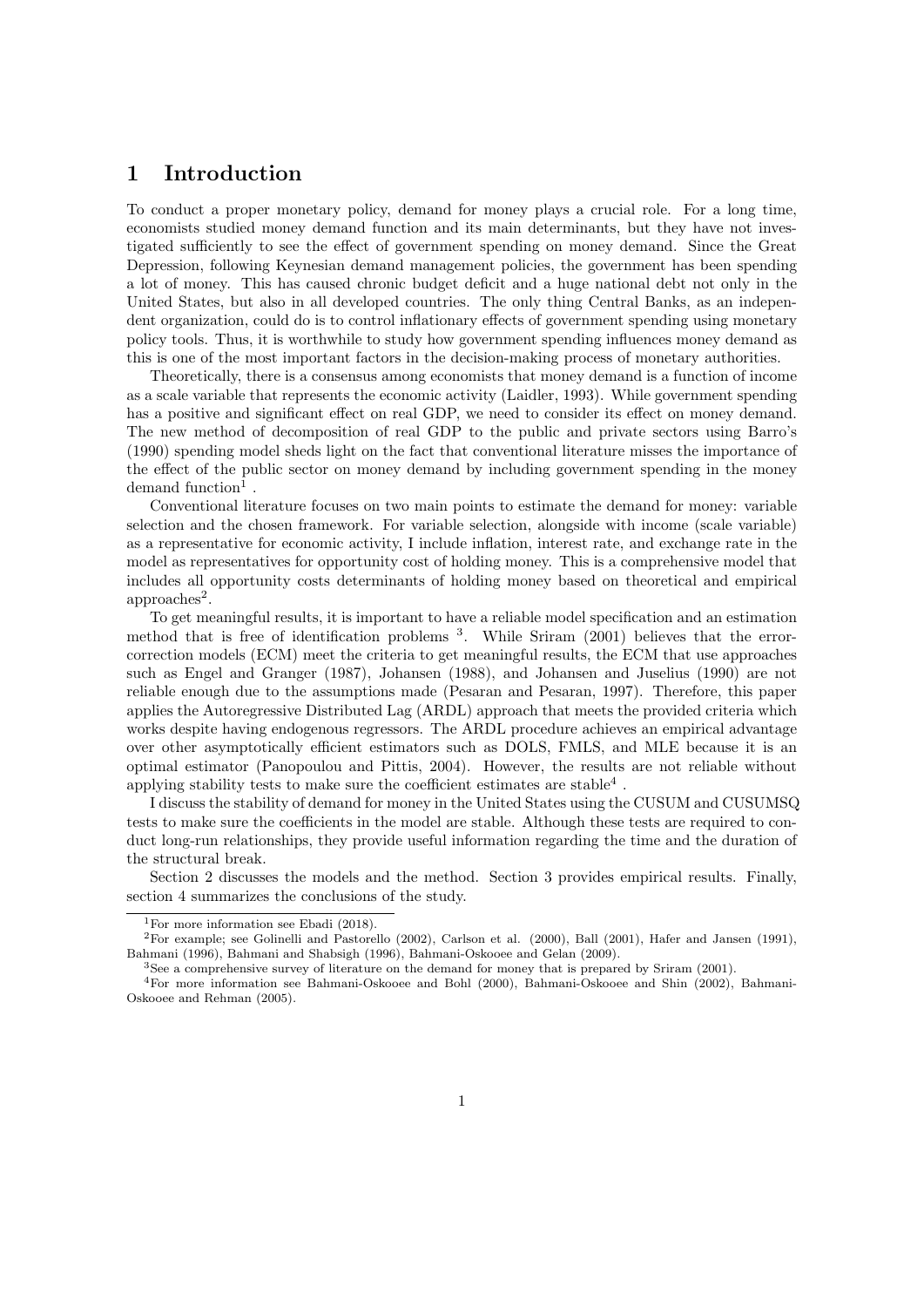#### 2 The Models and the Method

Following the conventional demand for money including income as a representative for scale variable and inflation, interest rate, and exchange rate as an illustrative for the opportunity costs the model specification is as follows:

$$
\ln M_t = c + \alpha \ln Y_t + \beta \ln T B I L L_t + \gamma \ln N E E R_t + \delta \ln C P I_t + \epsilon_t \tag{1}
$$

Where  $\ln M$  is the logarithm of real  $M_2$ <sup>5</sup> (broad money),  $\ln Y$  is the logarithm of real GDP,  $\ln T B I L L$  is the logarithm of 3-month Treasury bill rate,  $\ln N E E R$  is the logarithm of nominal effective exchange rate,  $\ln CPI$  is the logarithm of consumer piece index (CPI), c is the constant term, and  $\epsilon$  is the error term.

Following Ebadi (2018), I decompose GDP to public sector and private sector and rearrange the demand for money as follows:

$$
\ln M_t = c + \alpha \ln RGE_t + \beta \ln RK_t + \gamma \ln TBILL_t + \delta \ln NEER_t + \zeta \ln CPI_t + \epsilon_t \tag{2}
$$

 $\ln RGE$  is the logarithm of real government spending, and  $\ln RK$  is the logarithm of real capital stock<sup>6</sup>. All data has been collected form the Federal Reserve Economic Data (FRED) database.

I apply the ARDL approach to cointegration to estimate the long-run relationship between variables in the model. To make sure that there is no I(2) variable in the model I use the Augmented Dickey-Fuller (1981) (ADF) test<sup>7</sup>. The ARDL model has been proceed as follows:

$$
\Delta \ln M_t = c + \sum_{i=1}^n \alpha_i \Delta \ln M_{t-i} + \sum_{i=0}^n \beta_i \Delta \ln RGE_{t-i} + \sum_{i=0}^n \gamma_i \Delta \ln RK_{t-i} + \sum_{i=0}^n \delta_i \Delta \ln TBLL_{t-i} + \sum_{i=0}^n \zeta_i \Delta \ln NEER_{t-i} + \sum_{i=0}^n \eta_i \Delta \ln CPI_{t-i} + \lambda_1 \ln M_{t-1} + \lambda_2 \ln RGE_{t-1} + \lambda_3 \ln RK_{t-1} + \lambda_4 \ln TBLL_{t-1} + \lambda_5 \ln NEER_{t-1} + \lambda_6 \ln CPI_{t-1} + \epsilon_t
$$
\n(3)

The first part of equation with parameters  $\alpha_i$ ,  $\beta_i$ ,  $\gamma_i$ ,  $\delta_i$ ,  $\zeta_i$ , and  $\eta_i$  depict short-run dynamics of the model. The second part demonstrates the long-run relationship with parameters  $\lambda_1$ ,  $\lambda_2$ ,  $\lambda_3$ ,  $\lambda_4$ ,  $\lambda_5$ , and  $\lambda_6$ . The null hypothesis of existing cointegration is  $H_0$ :  $\lambda_1 = \lambda_2 = \lambda_3 = \lambda_4 = \lambda_5 = \lambda_6 = 0$ .

#### 3 The Results

I estimate equation (3) using quarterly data for the period of 1973Q1-2013Q4. To select the optimal order, I do not follow the literature to impose maximum lags of eight<sup>8</sup>. Instead, I use maximum lags of 12 to take care of the serial correlation that occurs using the lower number of maximum lags. The lags are supposed to take care of serial correlation and endogeneity and I find that misspecification can occur if we use a lower number of lags. The sample size plays an important role when we impose more lags to the model.

<sup>5</sup>M2 is the preferable measure to study the long-run economic impacts. For more information see Daniele et al. (2016).

 ${}^{6}$ For more information, see Ebadi (2018).

<sup>7</sup>The ARDL approach is not applicable when we have an I(2) variable in the model (Pesaran and Shin, 2001). <sup>8</sup>See Bahmani-Oskooee and Gelan(2009).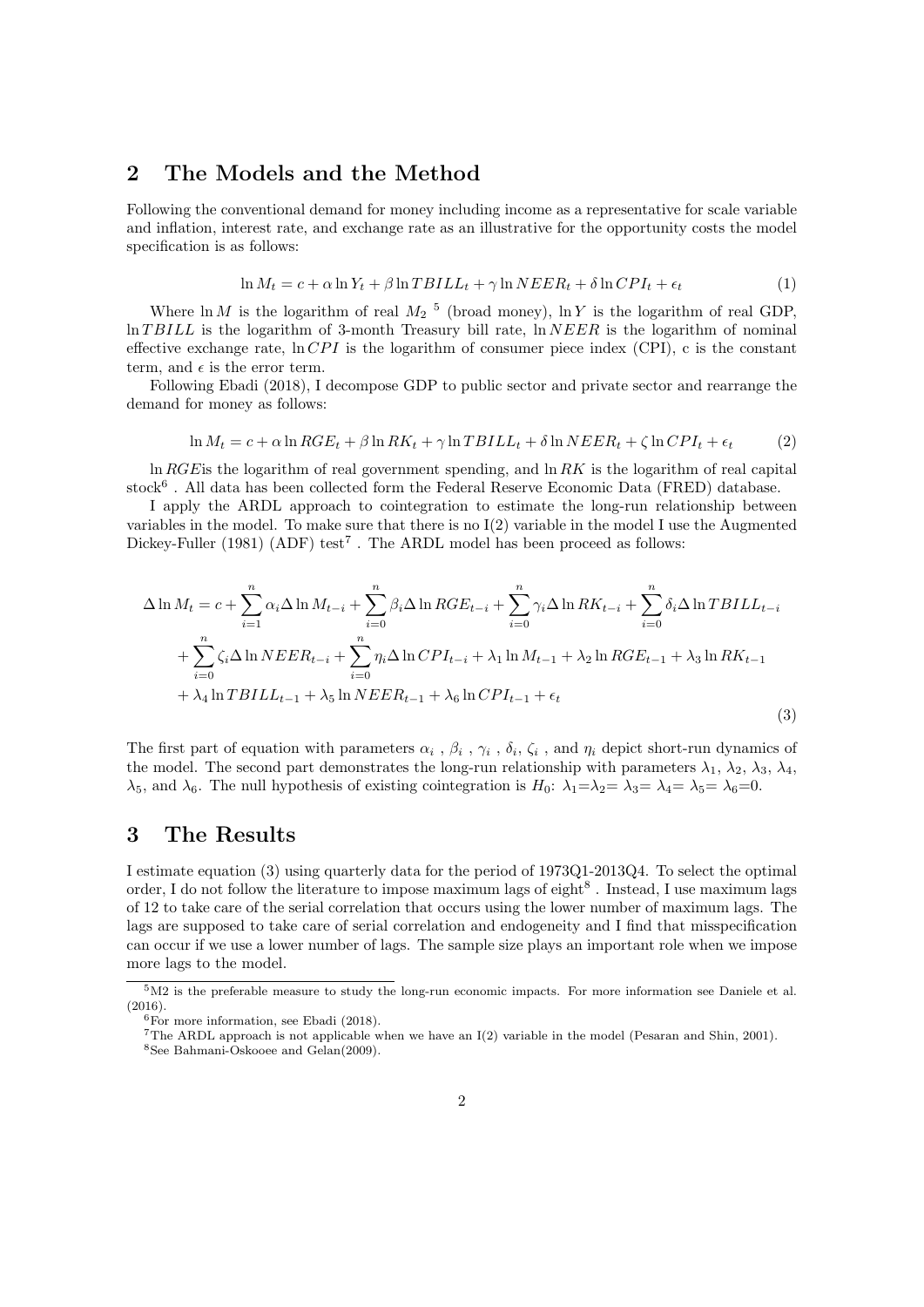Although, the ARDL model could not get rid of serial correlation using Akaike's Information Criterion (AIC) (Akaike, 1974), and Schwarz' Bayesian Information Criterion (BIC) (Schwarz, 1978) to select the optimum lags, Hannan- Quinn Information Criterion (HIQ) (Hannan and Quinn, 1979) solves the problem as the second-best model selection criterion<sup>9</sup>. Since the calculated LM statistic is less that its critical value (9.48), the LM (Lagrange Multiplier test of residual serial correlation) test confirms the model does not suffer from omitted variable problem and endogeneity with the selected optimal lags. In addition, the Ramsey Reset test strongly rejects the misspecification in the proposed model (Table.1, panel B, the calculated RESET statistic is less than its critical value of 3.48). The result is strong enough to support the statement that the proposed model is correctly specified.

To establish the long-run relationship between the variables in the model, I conducted the bound test (Pesaran and Shin, 2001). Since the calculated F statistic (24.6) is far beyond the upper bound at 5 % significant level (3.8), the null hypothesis of no cointegration is rejected strongly. This means there is a long-run relationship among the variables in the model.

After conducting the diagnostic tests, I implement the CUSUM and CUSUMSO tests<sup>10</sup> to make sure that the coefficients are stable. The results show that the coefficients in the proposed model are stable according to both tests. It is worth mentioning that the CUSUMSQ test shows that during recessions money demand tends to be unstable and moves on the edge of structural break. Also, the tendency of instability lasted longer during the recession of the early 2000s when compared with the Great Recession of 2007-2008. Moreover, the results do not support the idea that "money demand  $(M2)$  appeared to be stable until the early nineties, when the structural break occurred<sup>11</sup>. This paper confirms there was no structural break in money demand but it does not support Friedman's (1969) idea that money demand is "highly stable". Instead, the results show that money demand is "slightly stable" during the recessions.

As can be seen from panel B, all coefficients are strongly significant and carry the expected signs. The results show that the elasticity of money demand with respect to real government spending as a proxy for public sector and with respect to private sector representative found to be 0.62 and 0.67 respectively. Also, the interest rate elasticity of money demand and consumer price index elasticity are  $-0.1$  and  $-0.27$ . The coefficient of exchange rate in money demand (it can be positive<sup>12</sup>) or negative<sup>13</sup> is found to be negative which supports the wealth effect of domestic currency in the United States. Finally, the adjusted R2 portrays the high forecasting power of the proposed money demand model.

### 4 Conclusion

This paper sheds light on the effect of government spending on money demand as a crucial determinant in conducting proper monetary policy. Since the effectiveness of monetary tools relies on having a stable money demand, this paper attempts to provide an accurate estimate of the effect of government spending on money demand in the United States. The results illustrate the positive and significant effect of government spending on money demand. In addition, the diagnostic tests of stability of coefficients in the proposed money demand model provide astonishing information about the stability of money demand in the United States. The empirical results show there was no structural break in money demand in the early 1990s and thereafter. Moreover, the idea of switching

 $9$ See Tu and Xu (2012).

 $10$ See Brown et al. (1975).

 $11$ See Calaza and Sousa (2003). <sup>12</sup>Arango and Nadiri (1981).)

<sup>13</sup>Bahmani-Oskooee and Pourheydarian (1990).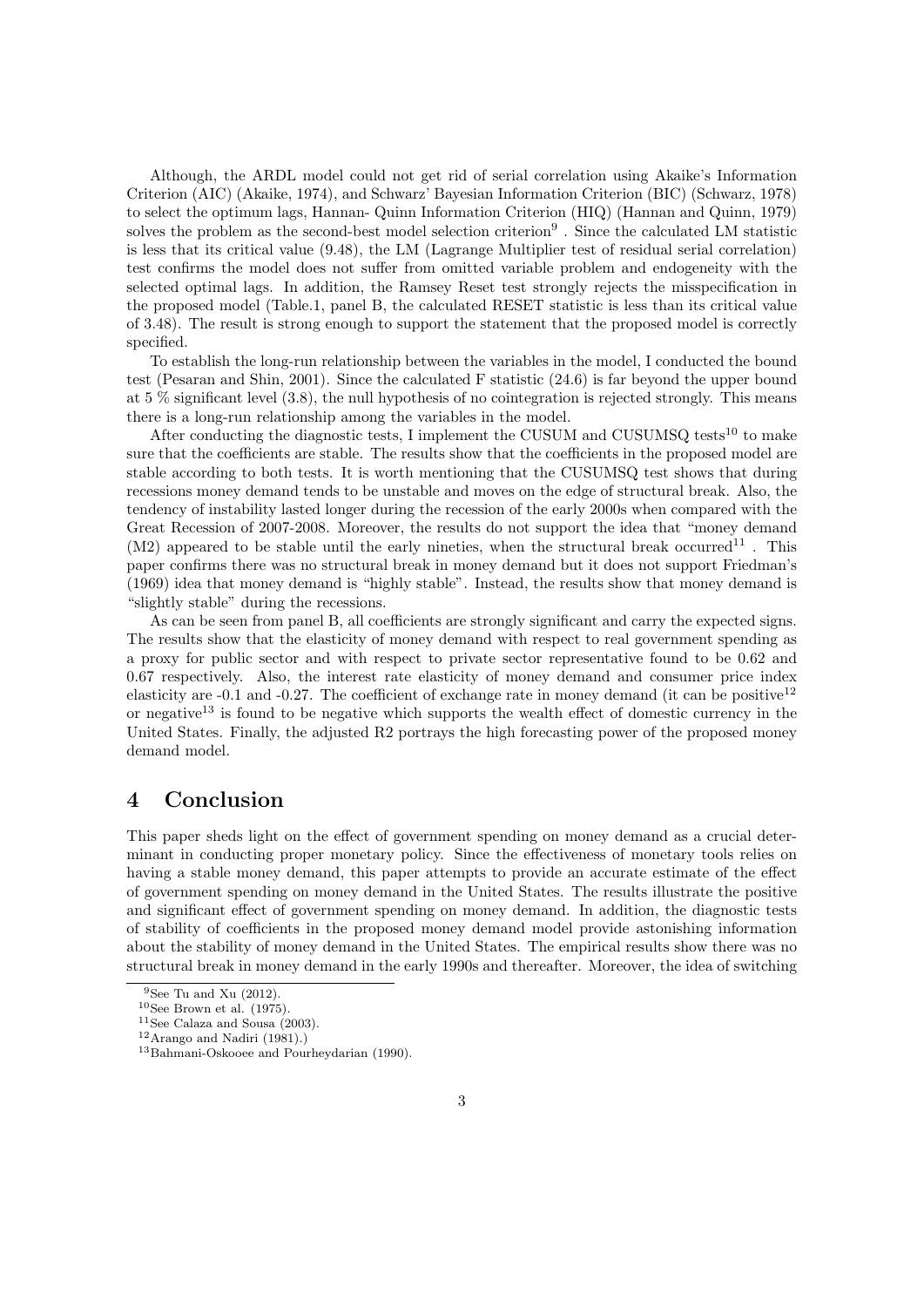| Table.1 Full-information estimate of Equation 3 |  |
|-------------------------------------------------|--|
|-------------------------------------------------|--|

| Lag order            | $\mathbf{0}$   | 1              | 2                 | 3              | $\overline{4}$    | 5               | 6              | 7              | 8              | 9      | 10     | 11      |
|----------------------|----------------|----------------|-------------------|----------------|-------------------|-----------------|----------------|----------------|----------------|--------|--------|---------|
| $\Delta$ ln M        |                | 0.22<br>(3.88) | $-0.01$<br>(0.22) | 0.21<br>(3.28) | $-0.05$<br>(0.82) | 0.1<br>(1.71)   | 0.03<br>(0.59) | 0.20<br>(3.29) | 0.13<br>(1.97) |        |        |         |
| $\Delta$ ln RGE      | 0.06<br>(2.05) |                |                   |                |                   |                 |                |                |                |        |        |         |
| $\triangle$ ln RK    | 0.04           | $-0.14$        | 0.01              | $-0.04$        | $-0.10$           | $-0.002$        | $-0.06$        | $-0.07$        | $-0.05$        |        |        |         |
| $\triangle$ ln NEER  | (1.58)<br>0.20 | (4.38)<br>0.02 | (0.34)<br>0.03    | (1.18)<br>0.01 | (2.89)<br>0.02    | (0.06)<br>0.006 | (1.80)<br>0.03 | (2.25)<br>0.02 | (1.74)<br>0.03 |        |        |         |
|                      | (1.25)         | (1.35)         | (2.20)            | (0.76)         | (1.40)            | (0.38)          | (2.22)         | (1.53)         | (1.79)         |        |        |         |
| $\triangle$ ln TBILL | $-0.01$        | 0.002          | 0.008             | 0.01           | 0.01              | 0.006           | 0.004          | 0.006          | 0.02           | 0.007  | 0.003  | $-0.01$ |
|                      | (6.30)         | (1.13)         | (3.44)            | (5.19)         | (3.78)            | (2.41)          | (1.95)         | (2.37)         | (7.1)          | (2.27) | (1.31) | (4.36)  |
| $\Delta$ ln CPI      | $-1.14$        |                |                   |                |                   |                 |                |                |                |        |        |         |
|                      | (12.4)         |                |                   |                |                   |                 |                |                |                |        |        |         |

Panel B: Long-run coefficient estimates and diagnostics

| Constant |  | $\ln RGE$ $\ln RK$ $\ln NEER$ $\ln TBILL$ $\ln CPI$ $\text{Adj}.R^2$ $F^b$ $\text{EC}_{t-1}$ $\text{LM}$ RESET |  |  |        |  |
|----------|--|----------------------------------------------------------------------------------------------------------------|--|--|--------|--|
|          |  | $-0.0009$ $0.62$ $0.67$ $-0.21$ $-0.10$ $-0.27$ $0.99$ $24.68$ $-0.10$ $8.68$ $0.49$                           |  |  |        |  |
|          |  | $(0.82)$ $(4.10)$ $(3.27)$ $(4.63)$ $(5.35)$ $(2.90)$                                                          |  |  | (3.80) |  |



Notes:

a. Numbers inside parentheses are absolute value of t-ratio.

b. The upper bound critical value of the F test at the usual 5% level of significance is 3.88 (Pesaran and Pesaran, 2009, Microfit.5)

c. LM is the Lagrange multiplier test for serial correlation. It has a  $\chi^2$  distribution with one degree of freedom. The critical value at 5% level of significance is 9.48.

d. RESET is Ramsey's specification test. It has a  $\chi^2$  distribution with only one degree of freedom. The critical value at the 5% level of significance is 3.84.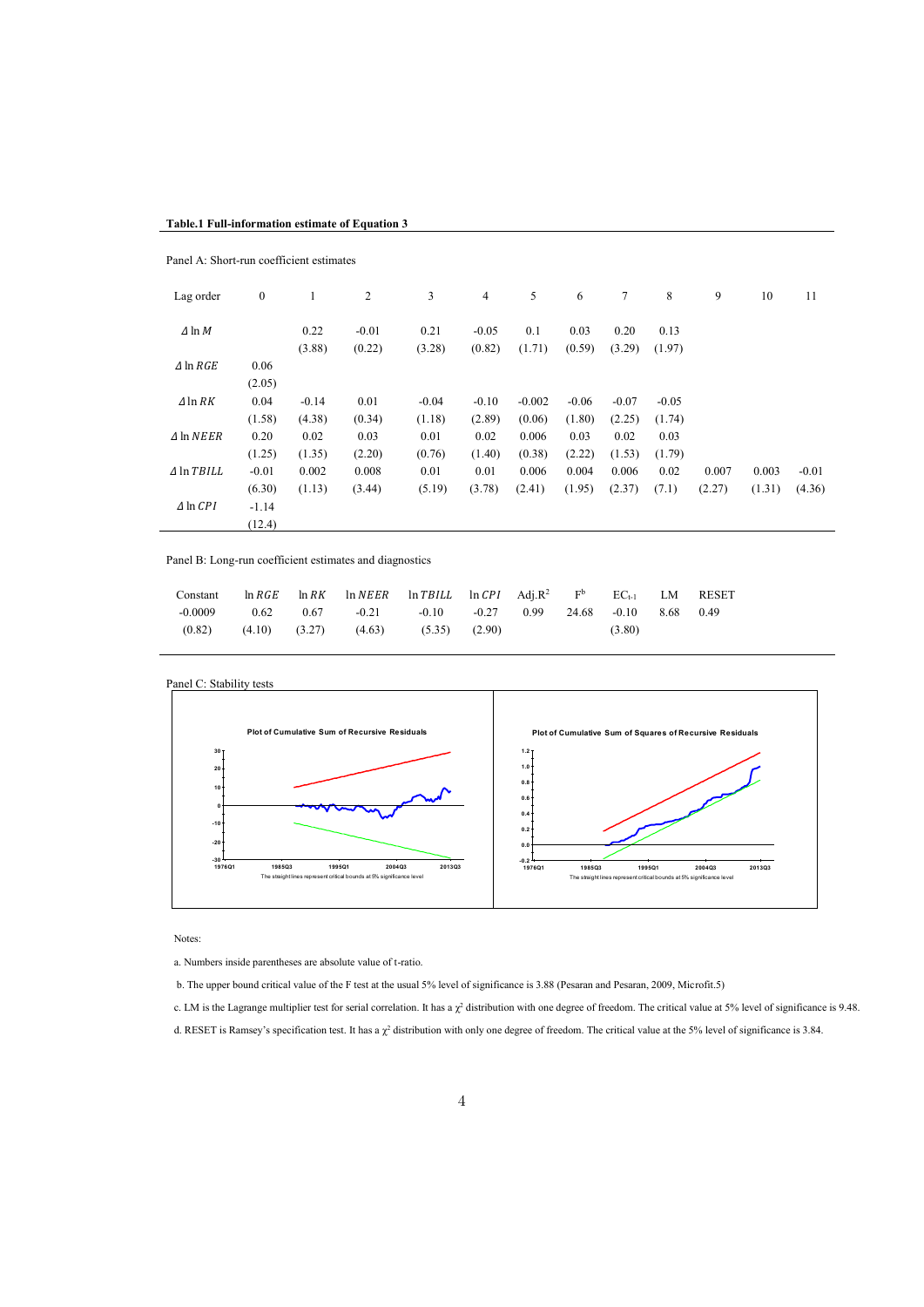to interest rate as a target due to unstable money demand is unconvincing. Although the proposed money demand is stable over the period of the study, it is not "highly stable" as Friedman (1969) believes. Instead, it is "slightly stable" during recessions and moves on the edge of the structural break but remains stable.

#### References

- [1] Akaike H (1974). A new look at the statistical model identification. IEEE Transactions on Automatic Control. 19: 716-723.
- [2] Arango S, Nadiri M (1981). Demand for money in open economies. Journal of Monetary Economics. 7: 69-83.
- [3] Bahmani-Oskooee M (1996) The Black Market Exchange Rate and Demand for Money in Iran. Journal of Macroeconomics. 18: 171-76.
- [4] Bahmani-Oskooee M, Bohl MT (2002). Germany Monetary Unification and Stability of German M3 Money Demand Function. Economics Letters. 66: 203-208.
- [5] Bahmani-Oskooee M, Gelan A (2009). How stable is the demand for money in African countries? Journal of Economic Studies. 36 (3): 216-235.
- [6] Bahmani-Oskooee M, Pourheydarian M (1990). Exchange rate sensitivity of the demand for money and effectiveness of the fiscal and monetary policies. Applied Economics. 22: 917-925.
- [7] Bahmani-Oskooee M, Rehman H (2005). Stability of money demand function in Asian developing countries. Applied Economics. 37: 773-792.
- [8] Bahmani-Oskooee M, Shabsigh G (1996). The demand for money in Japan: Evidence from cointegration analysis. Japan and the World Economy. 8(1): 1-10.
- [9] Bahmani-Oskooee M, Shin S (2002). Stability pf Demand for Money in Korea. International Economic Journal. 16(2): 85-95.
- [10] Ball L (2001). Another look at long-run money demand. Journal of Monetary Economics. 47: 31-44.
- [11] Barro RJ (1990). Government Spending in a Simple Model of Endogenous Growth. Journal of Political Economy. 98(5): 103-125.
- [12] Brown RL, Durbin J, Evans JM (1975). Techniques for testing the constancy of regression relationships over time (with discussion). Journal of the Royal Statistical Society B. 37: 149-92.
- [13] Calza A, Sousa J (2003). Why has broad money demand been more stable in the euro area than in other economies? A literature review.Working Paper Series 261, European Central Bank.
- [14] Carlson JB, Hoffman DL, Keen BD, Rasche RH (2000). Results of a study of the stability of co-integrating relations comprised of broad monetary aggregates. Journal of Monetary Economics. 46(2): 345-383.
- [15] Daniele V, Foresti P, Napolitano O (2017). The stability of money demand in the long-run: Italy 1861–2011. Cliometrica, Springer; Cliometric Society (Association Francaise de Cliométrie). 11(2): 217-244.